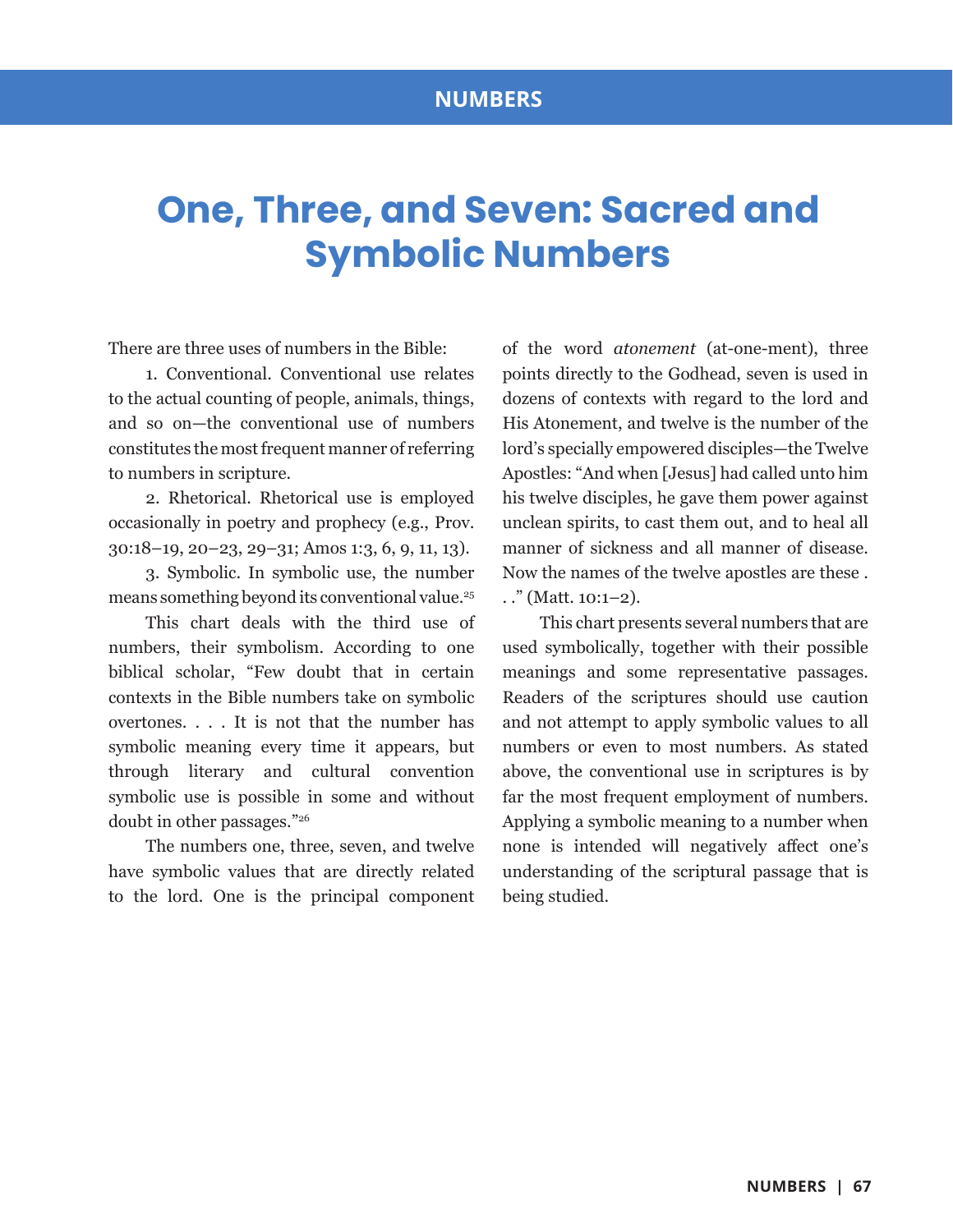| <b>Number</b>                | <b>Associated</b><br><b>Meaning(s)</b>                                                                                                                        | <b>Representative Passages</b>                                                                                                                                                                                                                                                                             |
|------------------------------|---------------------------------------------------------------------------------------------------------------------------------------------------------------|------------------------------------------------------------------------------------------------------------------------------------------------------------------------------------------------------------------------------------------------------------------------------------------------------------|
| <b>One</b>                   | At-one-ment, Unity                                                                                                                                            | "That they may be one, even as we are one"<br>(John 17:11, 21-22; see also Gen. 2:24; Deut. 6:4;<br>John 10:16; Acts 4:32; 2 Cor. 13:11).                                                                                                                                                                  |
| <b>Two</b>                   | Law of witnesses                                                                                                                                              | "At the mouth of two witnesses shall the<br>matter be established" (Deut. 19:15; see also<br>Deut. 17:6; Mark 6:7).                                                                                                                                                                                        |
| <b>Three</b>                 | Godhead                                                                                                                                                       | "For there are three that bear record in heaven,<br>the Father, the Word, and the Holy Ghost: and<br>these three are one" (1 John 5:7; cf. also three in<br>Jonah 1:17; Matt. 12:40).                                                                                                                      |
| <b>Three and</b><br>one-half | Righteousness is cut<br>short and the wicked<br>dominate                                                                                                      | "A time and [two] times and the dividing of time"<br>(Dan. 7:25)-three and one-half years that a<br>wicked king will blaspheme God and persecute<br>the Saints (see also Dan. 9:27; 12:7; Rev. 11:2-3,<br>11; 12:5, 14; 13:5).                                                                             |
| 666                          | An inaccurate<br>attempt to<br>counterfeit the<br>number seven;<br>number of the beast                                                                        | "Let him that hath understanding count the<br>number of the beast: for it is the number of a<br>man; and his number is Six hundred threescore<br>and six" (Rev. 13:18).                                                                                                                                    |
| <b>Seven</b>                 | Completeness,<br>totality; connected<br>to covenant-making<br>(Hebrew root for<br>seven [sheva] is same<br>as Hebrew verb that<br>means "to take an<br>oath") | "For in six days the lord made heaven and earth<br>and rested the seventh day: wherefore the<br>lord blessed the sabbath day, and hallowed it"<br>(Ex. 20:11; see also Lev. 13:21; 15:28; 25:4-5;<br>Num. 23:1, 29; Deut. 16:13; Josh. 6:4-15; Matt.<br>18:21-22; Rev. 1:4, 12, 20; 5:5; 8:6; 15:1; 17:1). |
| <b>Ten</b>                   | "Completeness<br>of order"                                                                                                                                    | "The perfection of Divine order." <sup>27</sup> (Ex. 8-10;<br>20:1-17; Deut. 23:3-5; Matt. 25:1-14).                                                                                                                                                                                                       |
| <b>Twelve</b>                | Governmental<br>perfection; lord's<br>special witnesses                                                                                                       | See Gen. 49:28; Ex. 39:8-14; 1 Kgs. 7:25; 10:20;<br>18:31-32; Matt. 10:1; 19:28; Rev. 7:5-8; 21:12.                                                                                                                                                                                                        |
| <b>Forty</b>                 | Period of probation,<br>testing, and<br>tribulation                                                                                                           | "A period of evident probation" (Gen. 7:4; Ex.<br>16:35; 24:18; 1 Kgs. 19:8; Num. 14:33-34; Ezek.<br>4:6; Matt. 4:2; Luke 4:2).                                                                                                                                                                            |